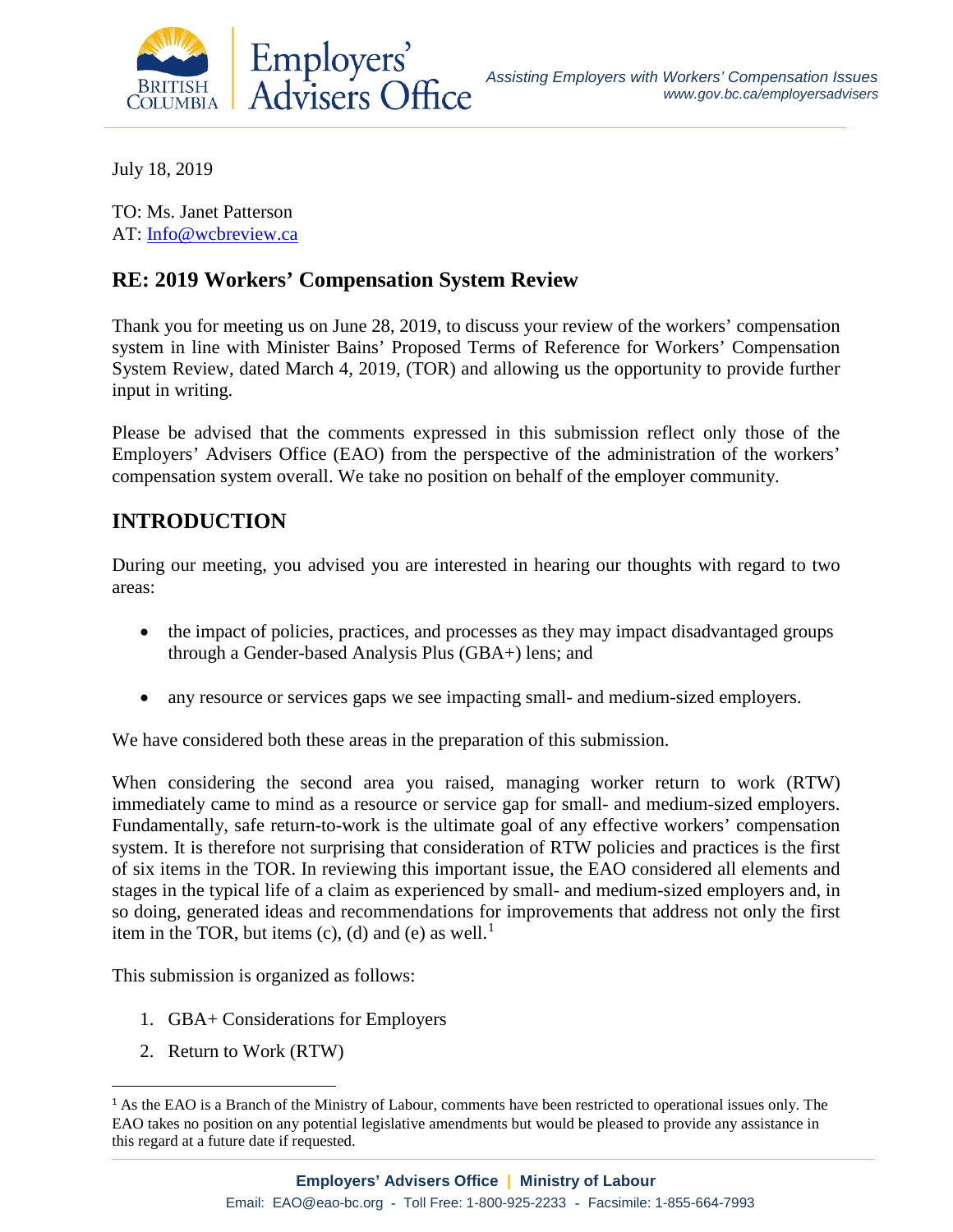- a. Education
- b. Reporting and Information Sharing
- c. Accessing Health Care Services
- d. Vocational Rehabilitation
- e. Claim Decisions and Monitoring
- f. Dispute Resolution
- 3. Fair Practices Office

## **DISCUSSION**

## **1. GBA+ Considerations for Employers**

The complexity of the workers' compensation system is better navigated by large employers with specialized internal resources, and therefore all small employers are at a disadvantage. Nearly half of our clients are employers with less than fifty workers. They do not have Human Resource departments to take care of claims or disability management. They are often unaware of their obligation to register with WorkSafeBC, let alone what to do if one of their workers is injured.

We often hear complaints from rural resource sector employers, such as fish farms and remote logging, that there is a lack of support and resources from WorkSafeBC in all areas: claims, assessments and prevention. For what support and resources are available, access is often an issue given their geographical location. These employers frequently have no internet connection or cell phone coverage during the regular business hours of 8:30 to 4:30.

Sole proprietors, such as independent loggers, are often challenged by the extensive requirements of a complex system, often misunderstanding the role of the prime contractor and taking on responsibilities they are not capable of fulfilling. In fact, there is a general lack of understanding among many employers, even the more sophisticated ones, of the roles various parties play in health and safety and how to handle complex worksites where there are multiple owners, for example. Our office has created a seminar specifically on this topic.

Added to the complexity of the system, and the lack of knowing what they need to know, are employers who do not speak English well or at all. When such employers are aware of our services and contact us, we use WorkSafeBC's translation services.

For indigenous communities, our advisers often provide seminars regarding claims and occupational health and safety issues, acknowledging and explaining the jurisdictional issues as to when the province's *Workers Compensation Act* and *Occupational Health and Safety Regulation* apply to their businesses.

Moving forward, our office will be considering these outreach initiatives:

- creating more Frequently Asked Questions on our website and having these, along with the answers, translated into several languages
- Implementing more targeted outreach for those indigenous communities who may not be aware of the services the EAO provides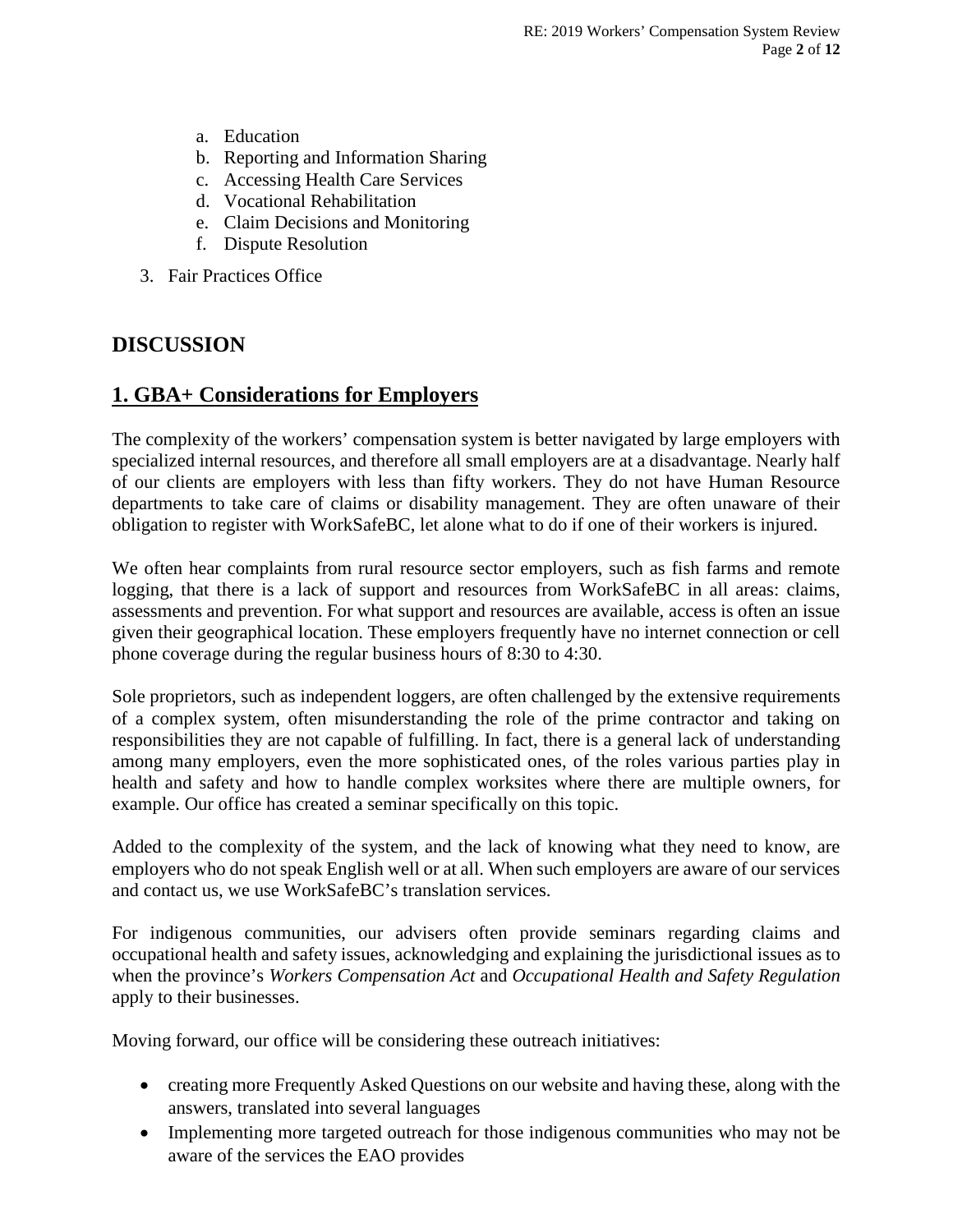- expanding EAO's webinars and format to reach employers who have difficulties with written text; to reach employers located in remote areas around the province; and to accommodate a higher number of employer participants in each webinar session
- recording webinars and having the information translated into other languages
- expanding e-learning topics and translating them into other languages
- reaching out to BC Government "OneStop" to have EAO's contact information and/or link added to their website and to ask about the availability of translation services for persons using their resources
- ensuring any modification or creation of office facilities include consideration of easy access for physically disabled persons

In our view, more can be done to assist all small employers with respect to service delivery, resources, and outreach. For our part, we will to continue to have the conversation of how best to inform employers of our services.

## **2. Return to Work (RTW)**

In our experience, when faced with a claim, employers are often unprepared and overwhelmed by the complexity of the process and the documentation they receive. We frequently hear complaints they are unable to get the assistance they need to help manage the claim to get their worker healthy and back to work.

Overall, there is a need for a culture-shift in current WorkSafeBC processes to take an inclusive, holistic approach regarding RTW services. Education initiatives about the benefits of timely RTW; comprehensive reporting and sharing of a worker's limitations and abilities; improved access to health care; access to a dedicated, front-end RTW services team; robust decisions and claim monitoring to provide the right information to the right people at the right time; and ongoing problem-solving and timely dispute resolution are some of our suggestions to improve the RTW system. In short, we believe robust information-sharing coordinated by a RTW team would go a long way to reflect a worker-centric delivery model that streamlines case management to ultimately improve confidence and satisfaction for all stakeholders.

In the discussion below, RTW includes consideration of stay-at-work programs, modified and light duties, and gradual return to work programs.

### **a. Education**

Often, small- and medium-sized employers do not have the time or resources to create and implement a RTW or disability management program in their workplaces. Many do not turn their minds to the benefits of such a program until they are confronted by their first workplace injury.

Added to this difficulty is misunderstanding among workers and small employers regarding what an effective RTW process looks like and when it may be offered and implemented. Often, there is a misconception that workers need to be fully recovered prior to embarking on a RTW program. We understand workers believe there is a threat of potentially losing benefits or accepting a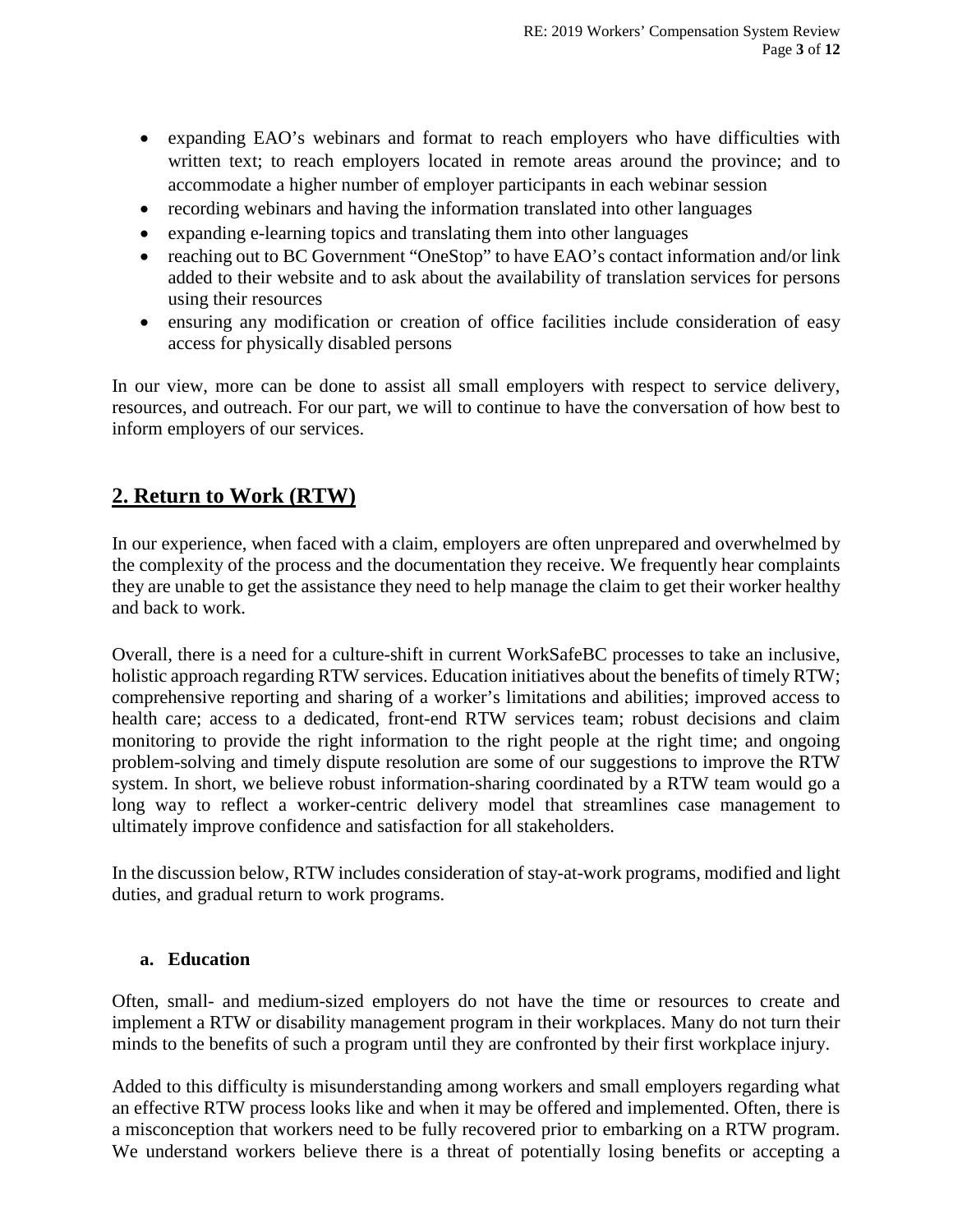position which may ultimately be considered permanent. They also have concerns of re-injury. Employers share these concerns, in addition to what impact a RTW process may have on other staff members at the workplace.

The EAO believes the first step in changing the culture to effect a front-end focus on RTW is to provide information as to its benefits and the roles and responsibilities of all parties in the process. We acknowledge that WorkSafeBC has information and several resources on this topic on their website. However, in our view, more can be done to educate and assist workers and employers.

On WorkSafeBC's website, RTW information is found on the worker and employer pages under "Recovery & Work", a title which perpetuates the misconception workers must be recovered prior to returning to work. On the worker and employer pages, RTW is noted as a "team approach" between workers, employers and heath care providers. WorkSafeBC's role in the process is vague. On the "what employers need to know" page, employers are simply directed to call the Claims Call Centre if they have questions or concerns about a worker's recovery and RTW or encounter any roadblocks.

In contrast, from the "I Am a Health Care Provider" page, there is a link to "How recovery at work helps" which sets out how WorkSafeBC "partners and collaborates with workers, employers, and health care providers in a worker's recovery". It is further noted WorkSafeBC's "role is to coordinate and monitor the progress of the worker's recovery" and offers assistance to health care providers "at each step". This type of help is not offered on the worker or employer pages.

The EAO thinks improved assistance and coordination by WorkSafeBC will greatly encourage and increase successful early RTW planning and implementation.

#### Recommendations:

- At the time of registration and when sending out remittance notices, note the benefits of creating and implementing a RTW plan and how and where employers may access resources and assistance.
- Make a dedicated team of trained and competent RTW specialists available to help workers and employers create a RTW plan on the phone or in person, prior to completion of claim adjudication.
- Implement a special RTW outreach program to contact an employer the first time one of its workers is injured.
- Launch a RTW campaign to remind workplace parties of the benefits of RTW. Create and promote a robust RTW kit including templates, forms, info-flips and posters as "top of mind" reminders for workers and employers to help create a RTW culture in individual workplaces.
- Create/promote informational YouTube videos and easily-accessible e-learning for workers and employers.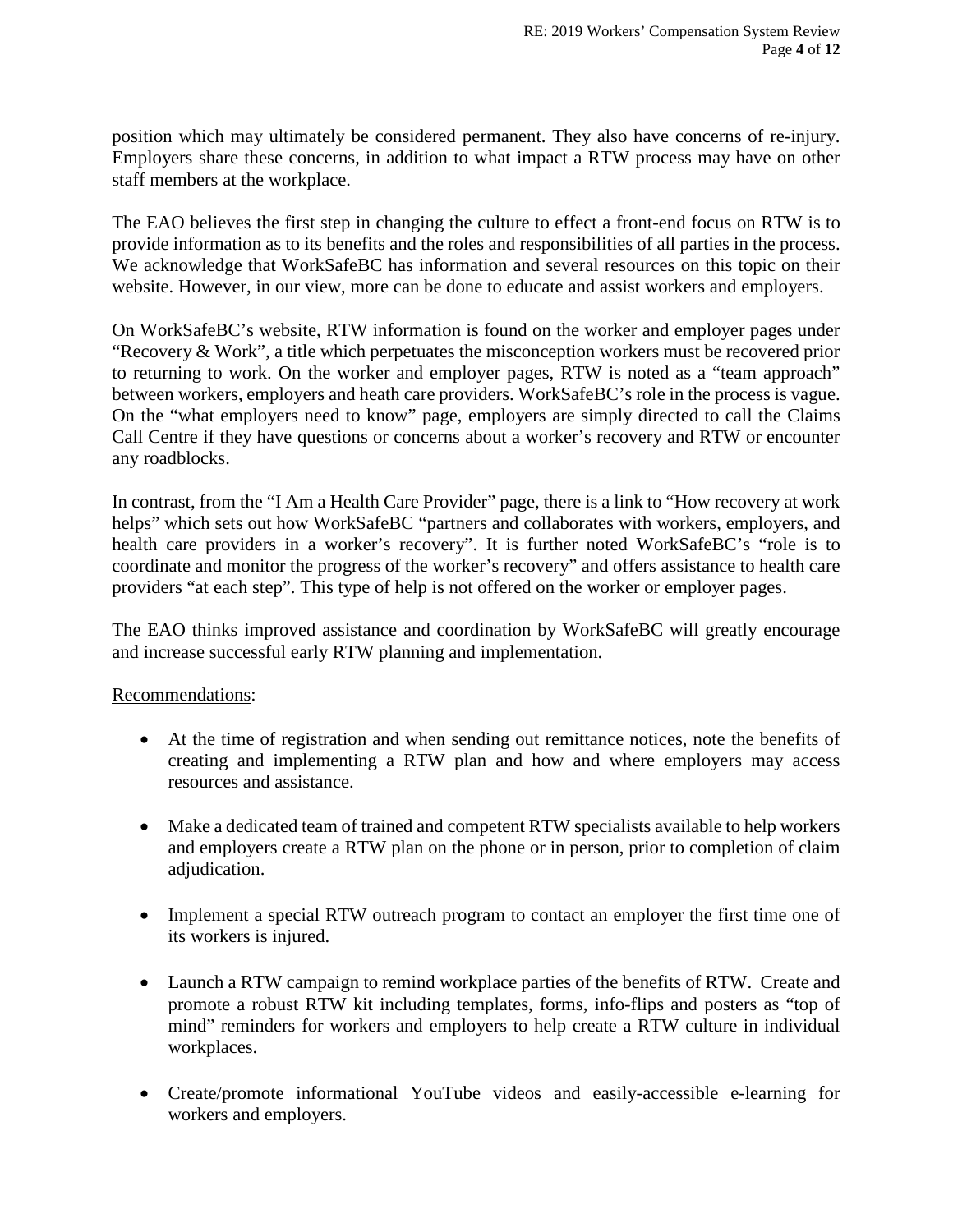- Clarify the role of WorkSafeBC in coordinating RTW and add this information to the website on the worker and employer pages.
- Amend "Recovery & Work" to "Recovery at Work" on the website.

#### **b. Reporting and Sharing Information**

Timeliness of information is critical to the development of a successful RTW plan. The EAO often hears employers complain they were unaware an injury had been sustained or a claim filed until WorkSafeBC requested their Employer's Report of Injury or Occupational Disease (Form 7). The completion of the Form 7 is then delayed by the employer having to investigate an incident that may have occurred days or weeks prior. A further cause for delay is the form going to the incorrect person at the organization (for example, the payroll department, or worse, a contracted accounting or payroll service external to the organization).

When Teleclaim is used, employers often believe that the worker's form has been completed by WorkSafeBC and the information shown accepted, with no opportunity for the employer to provide additional or contrary information which may be necessary for RTW consideration. Many employers do not understand the Form 7 is an opportunity to provide this further information.

In addition, auto-adjudication sometimes occurs without the need for a Form 7 and prior to the employer knowing about the claim or having an opportunity to provide RTW information in response.

On their respective forms, workers and employers are asked about whether the injury was reported. It is unclear what action a negative response generates. The parties are also asked if modified or transitional duties are available and were offered. Oftentimes, the employer has insufficient information as to the nature of the injury to turn its mind to modified duties; however, there is nowhere on the form to note this. If the employer answers the question in the negative, this appears to be the end of the matter for employer involvement. There is no follow-up or offer of assistance in the creation of modified or transitional duties.

The Physician's Report (Form 8/11) is also problematic. It asks only whether the worker is capable of returning to full duties and, if not, the estimated time required before the worker is able to do so. The physician is asked about the worker's restrictions, but not about the worker's capabilities. Unless the employer is aware of the injury and has a physical demands form for the worker to take to the health care provider, information as to the nature of the injury, its resulting restrictions, limitations, and worker capabilities is often not provided to the employer until much time has passed, if at all. Without this information, the opportunity for modified or light duties for a safe return to work is lost.

#### Recommendations:

To improve timely notification of the filing of a claim: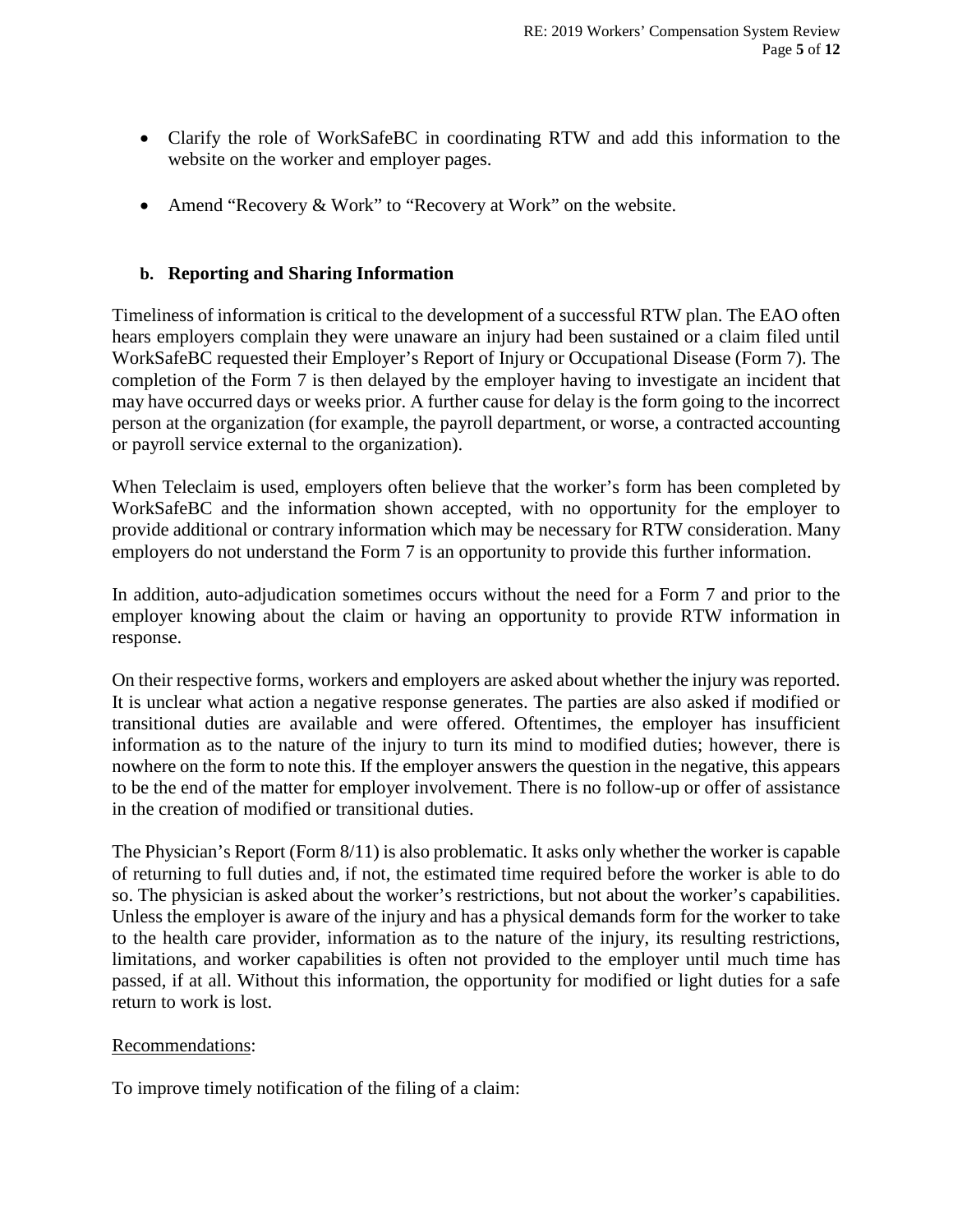- At the time of registration with WorkSafeBC, ask the employer to provide contact information for the party responsible for handling claim information and RTW. On remittance forms, ask the employer if this information needs to be updated.
- For those employers with online accounts, consider creating an email alert system similar to clearance alerts (or an app with built-in notification) to notify the employer of:
	- o a new claim
	- o a new decision
	- o updated medical information which may impact RTW
	- o a new point of contact on the file
- For employers without an online account, consider sending the employer an email with instructions on how to create one and who to contact for assistance and information about the claim.
- For employers without internet access, consider phoning the employer and obtaining information in a similar method as Teleclaim for workers.
- For information mailed to employers, consider using colour-coded envelopes to signal whether the contents pertain to claims, assessments, or prevention.

To improve information-sharing:

- Train Teleclaim Operators to promote the benefits of RTW.
- Amend the Teleclaim form to explain:
	- o the worker has completed the form and the employer has the ability to add or clarify information
	- o the need for Form 7 completion and the risk of auto-adjudication if a Form 7 is not provided
	- o the option of the use of the Form 6A to obtain timely information and assist with the employer's required investigation and RTW planning
- To assist with triaging and RTW, amend the pre-populated electronic Form 7 to allow the employer to check a box to either (i) accept the description of job duties and/or mechanism of injury as provided by the worker; or (ii) use their own language.
- Amend the Application for Compensation and Report of Injury or Occupational Disease (Form 6) to ask the worker if RTW was discussed with a health care professional.
- Require worker consent in the Form 6 to provide functional abilities information from the treating health care professional to the employer to facilitate RTW.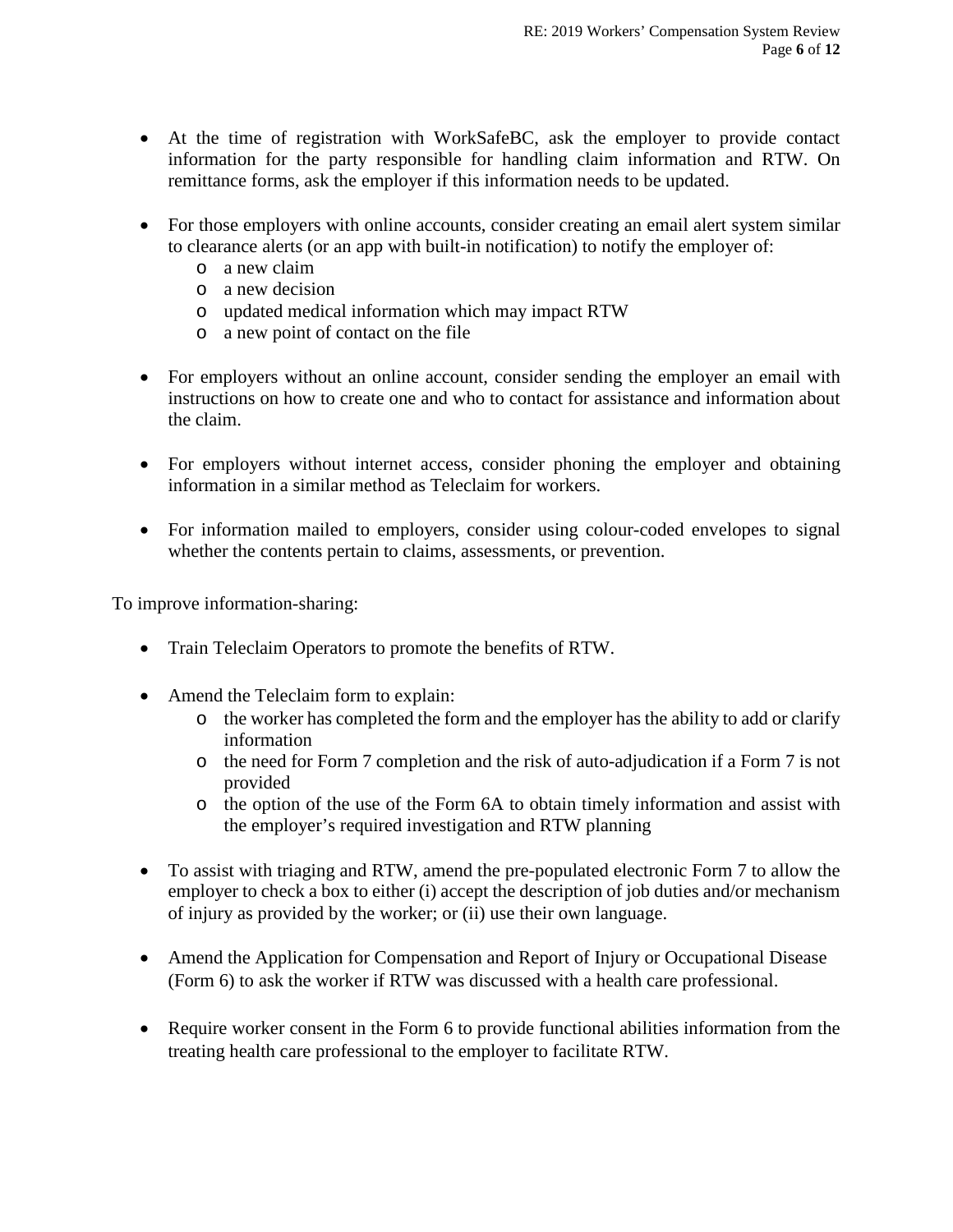- Amend the Form 7 to ask employers if they have a RTW program and, if not, if they would like assistance to create one. Provide employers with a phone number for RTW Services. Implement a process, through RTW Services, to follow up with these employers.
- Update the Physician's Report (Form 8/11) to ask physicians if they have discussed RTW with their patient.
- Bifurcate the Form 8/11 into a clinical information section and a RTW section. In the RTW section, create checkboxes to have the physician indicate the worker's full functional abilities. Allow the RTW section to be shared with the worker and the employer (see Ontario's [Form 8](https://www.wsib.ca/sites/default/files/2019-02/0008a_08_11_fs_rv_09_18.pdf) as an example).
- Include, in the shareable portion of the Form  $8/11$ , a description of the mechanism of injury and job duties to allow the parties to raise, and a Board Officer to resolve, any misunderstandings or conflicting information in a timely fashion.
- Allow information from any follow up Form 8/11 which modifies the health care provider's RTW findings to be shared with both the worker and the employer.
- Create a robust Functional Abilities Form similar to that used in Ontario (Functional [Abilities Form\)](https://www.wsib.ca/sites/default/files/2019-02/2647a_fs_07_06.pdf) which may be completed by a physician, chiropractor, physiotherapist, or registered nurse. Have the completion of the form be at the request of the worker or employer and paid for by WorkSafeBC.
- Create a Physical Demands Information Form employers can use to identify suitable RTW activities (see Ontario's [Physical Demands Information Form\)](https://www.wsib.ca/sites/default/files/2019-02/pdif_1.pdf).

### **c. Accessing Health Care and RTW Services**

Difficulties arise when workers seek medical attention from physicians at walk-in clinics who may not have the worker's complete medical history. In addition, the EAO has learned many clinics refuse to see patients who are seeking compensation for an injury or illness that arose from work. Lack of access to a family physician leaves some workers without timely access to health care and may delay safe return to work.

Even when workers have access to a family physician, RTW planning is not always implemented at the outset of a claim. We understand the workload of Case Managers and other claim owners is such that they often do not have time to work with the parties to discuss, create, and implement a RTW plan.

In addition to improving information-sharing as noted above, having dedicated resources at WorkSafeBC who have a rehabilitation background and are available to provide RTW assistance to the parties may expedite this process. We envision a system whereby workers, unions, employers and health care providers are immediately referred to these individuals to begin RTW planning while the claim owner simultaneously works on collecting the necessary information to adjudicate the claim.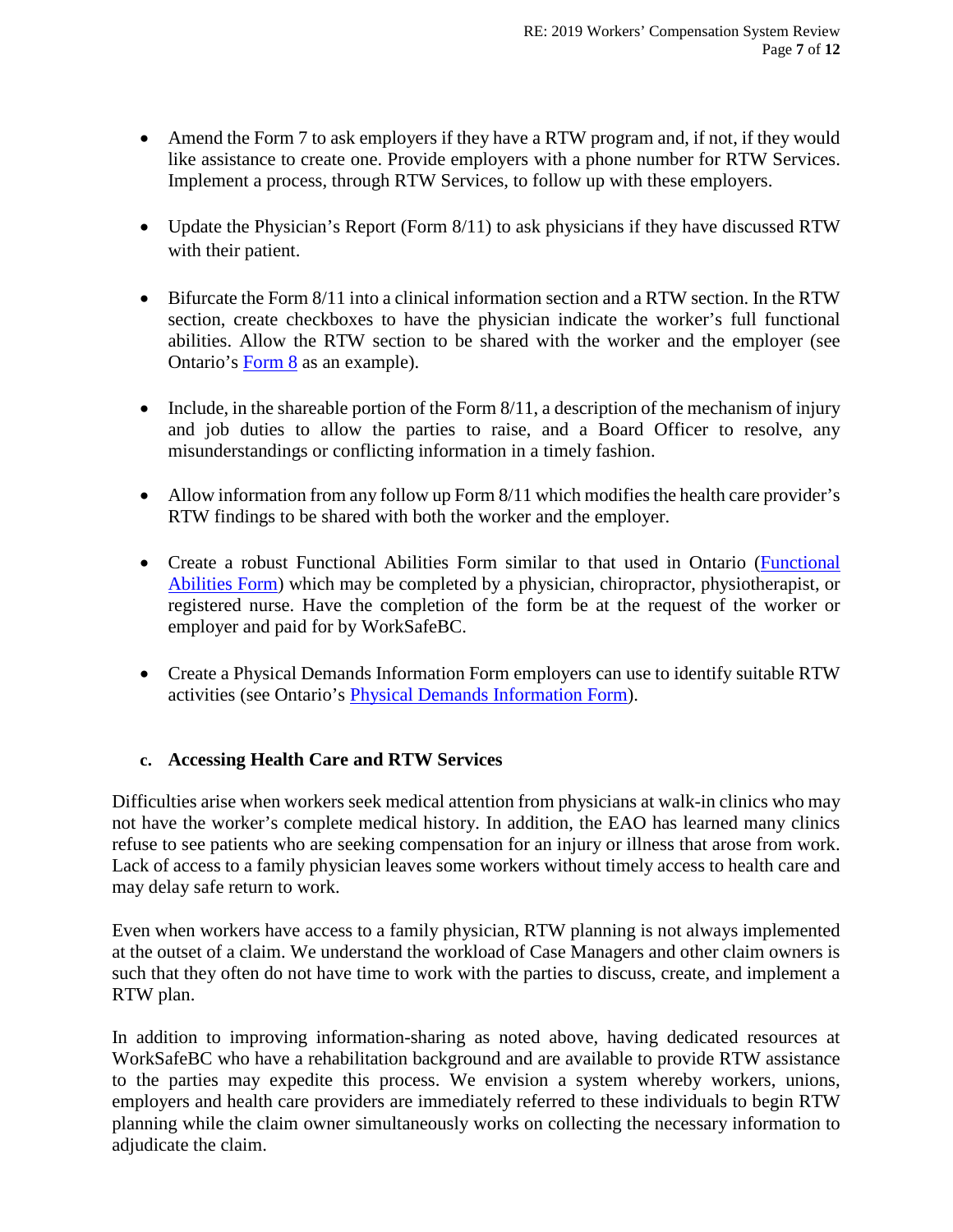### Recommendations:

 $\overline{a}$ 

- Expand resources in the RTW Services department to include staff with occupational rehabilitation training and expertise.
- Create a team approach to RTW based on industry and injury type. (For example, Ontario has a separate [RTW Regulation](https://www.ontario.ca/laws/regulation/r08035) for the Construction Industry which addresses both unionized and non-unionized environments.)
- Consider having RTW Services personnel be a direct point of contact for worker, union, employer, and/or health care professional as soon as the Functional Abilities Form and Physical Demands Information Form are complete. Ensure that the roles of the claim owner and the RTW Services staff member are clearly communicated to the parties.
- Have the expanded RTW Services department make referrals for third party treatment, such as occupational rehabilitation programs (OR1 and OR2).
- Emphasize a RTW focus with treatment providers, allowing them to initiate early intervention (fit to work, with limitations) earlier in the claim, and encouraging them to play a more active role in predicting RTW dates.
- Create RTW Multidisciplinary Programs designed for certain specific injury types, similar to that piloted by WorkSafeBC for musculoskeletal injuries in 2013 to 2015, which include faster access to physiotherapy and to a physician.<sup>[2](#page-7-0)</sup>
- For suspected strain/sprain injuries, promote the use of WorkSafeBC-approved physiotherapists to manage a worker's health care, including an initial assessment, RTW planning, and maximum number of treatments pending claim adjudication.
- For more complex injuries, consider timely referral to physicians specializing in occupational medicine, such as those in the existing Medical and Return-to-Work Planning (MARP) network, in a similar fashion to what is done for psychiatric referrals in mental disorder claims.
- Consider following Alberta's [Occupational Injury Services](https://www.wcb.ab.ca/insurance-and-premiums/lower-your-premiums/occupational-injury-service-(ois).html) (OIS) model to allow employers to expedite their workers' access to health care services and RTW plans.
- For mental disorder claims arising from bullying and harassment, enable the internal sharing of a Prevention Officer's investigation with the RTW Services personnel (vetted, if necessary) to provide further context of issues at the workplace which may impact a RTW plan.

<span id="page-7-0"></span><sup>&</sup>lt;sup>2</sup> In a report in June of 2015, the RTW rate arising from this program was noted to be higher than either the OR1 or OR2 programs with high satisfaction among workers, employers and claim owners alike.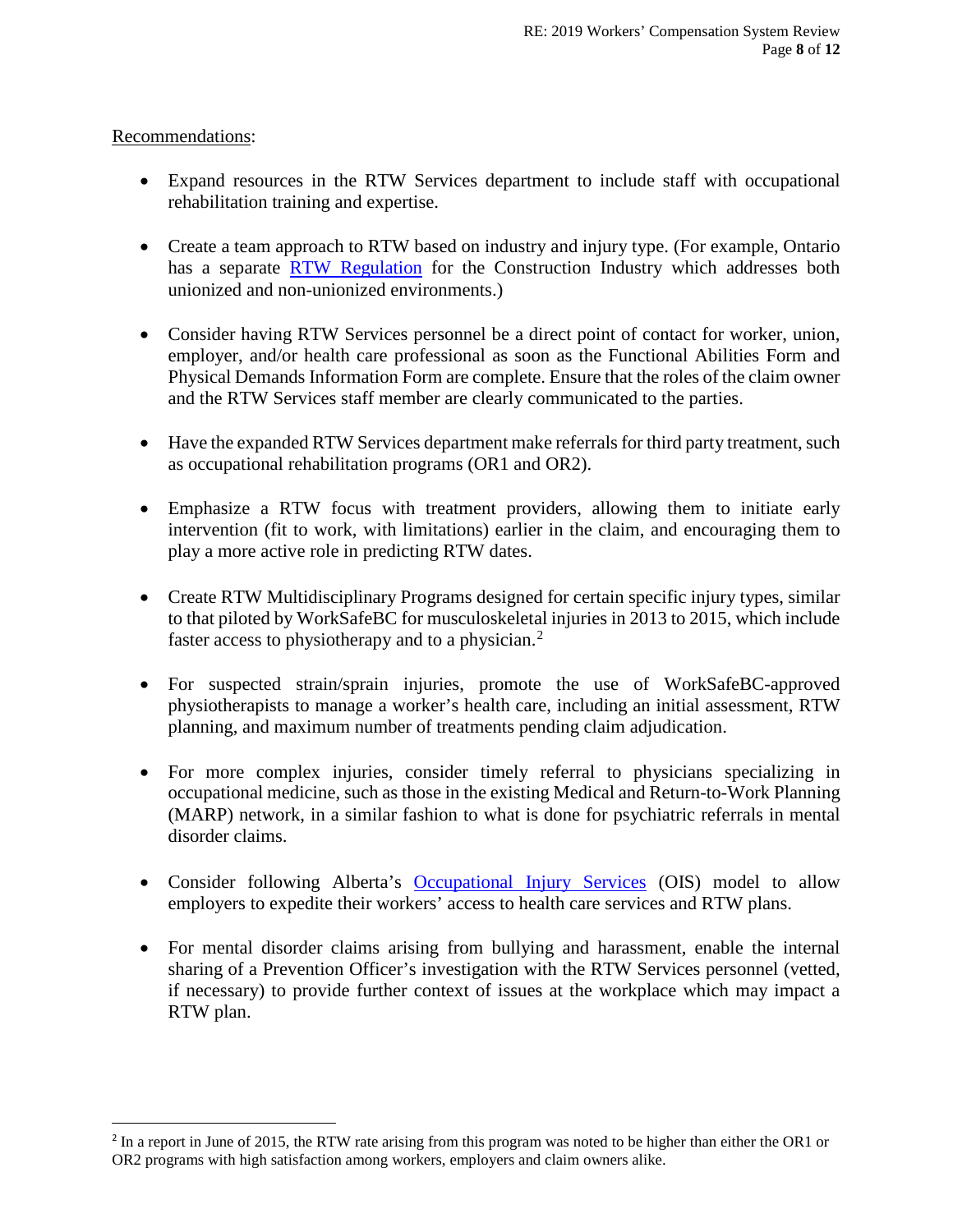### **d. Vocational Rehabilitation**

Policy C11-88.00 of the *Rehabilitation Services and Claims Manual*, Volume II describes the four phases of the vocational rehabilitation process. Phases I and II apply to claims involving temporary partial disability and temporary total disability. The description of the services includes: counselling; work assessments; graduated return to work; work site/job modifications; mediation between worker and employer; and an advisory role regarding the worker's recovery or selective light duties with the injury employer.

These services appear consistent with those which would be offered at the outset of a claim. However, the policy also provides: "vocational rehabilitation assistance should be provided as soon as a worker is medically able to participate in his or her own vocational future". Participating in one's "vocational future" seems to contemplate the provision of services much later in the life of a claim, after RTW efforts have been unsuccessful, or when the disability is found permanent. Practice Directive C11-2 supports this interpretation in noting:

The initial discussion regarding vocational rehabilitation involvement should take place when it is determined that the worker requires return to work assistance and would benefit from the expertise of an officer in VRS. The discussion will occur in each case where the compensable condition, and other factors, necessitate vocational rehabilitation assistance. **In most instances, it will be anticipated that the worker will have a permanent partial disability that impacts the worker's ability to return to the pre-injury job.** The referring Officer completes the VR Referral where required. [Emphasis added.]

In practice, Vocational Rehabilitation (VR) services are most often provided after a worker's medical condition has "plateaued". At best, the activities set out in Phases I and II are too late; at worst, assessments are duplicated, to the frustration and confusion of the parties. Having VR assistance in the early days of a claim will make the services seem less of a "tag on" and more of an ongoing process, with RTW being the continued expectation, focus and goal. This is particularly the case for those with significant injuries who can participate in VR training concurrently with treatment, allowing more timely return to the workforce and improved mental health.

#### Recommendations:

- Include the services of Phases I and II of Vocational Rehabilitation in the RTW Services department where they may be provided at the front-end of the claim; save those services in Phases III and IV for claims where it is determined that the worker's impairment is permanent and accommodation by the accident employer is not possible.
- Emphasize the goal of VR is restorative, requiring consideration of each worker's unique traits, culture, abilities, and circumstances.
- Implement a process for 6 or 8 month follow up after the termination of the claim to ensure Vocational Rehabilitation planning was successful.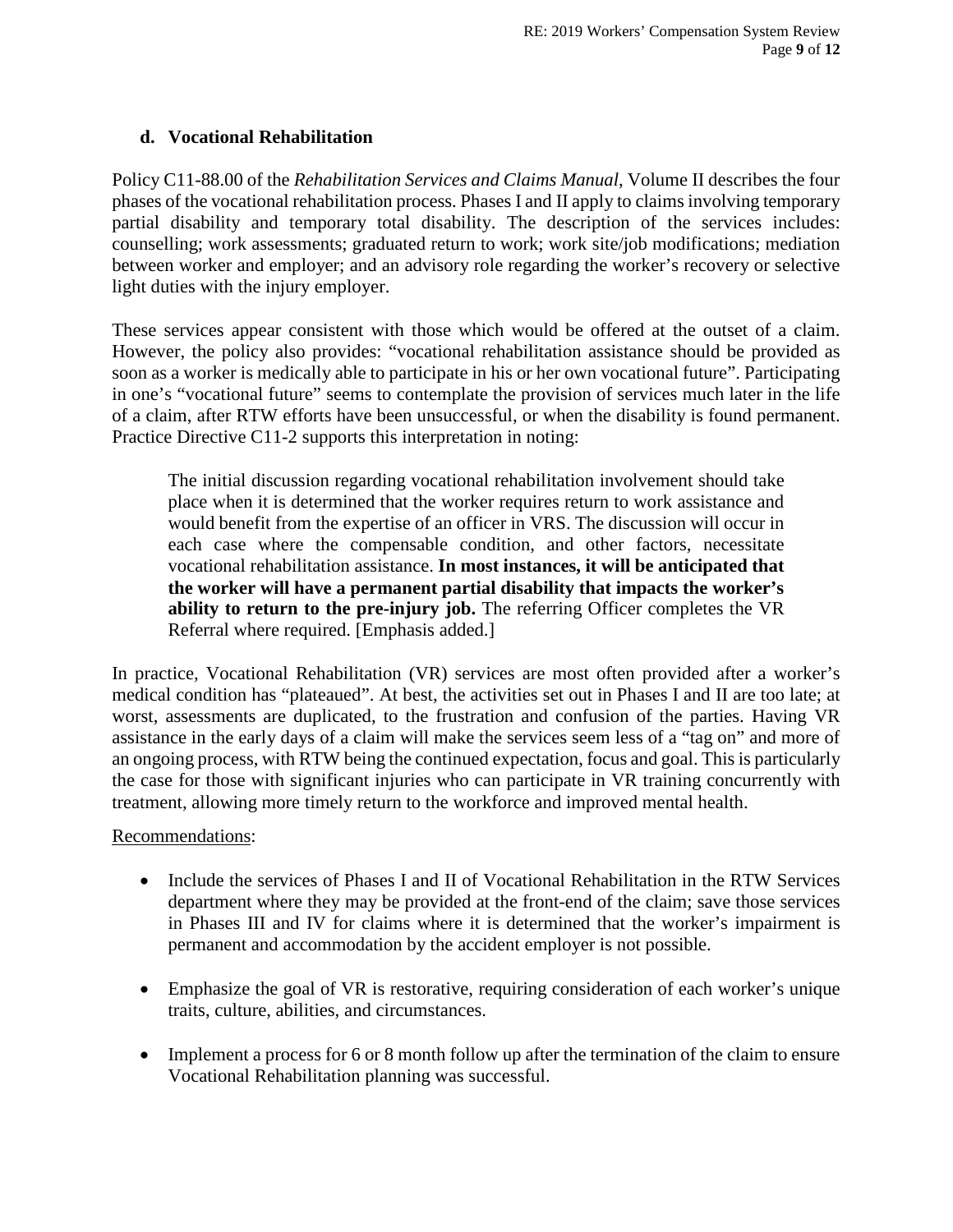#### **e. Claim Decisions and Monitoring**

Frequent complaints heard from employers are the lack of meaningful information in decision letters; not knowing whom they may call should they have a question or concern; and when they do have a contact name, not having phone calls returned.

Claim acceptance decisions contain insufficient information for employers as to which conditions, injuries or illnesses have been accepted and which have not. Information as to the mechanism of injury is often incomplete or missing. Further, acceptance letters do not include the worker's restrictions and limitations or functional abilities to assist with RTW planning. This often leads to employers requesting a review of the decision simply to get disclosure of the file to learn the information needed to manage the claim.

Frequent change of claim owners leads to delays as the file is re-reviewed. It also leads to uncertainty as to whom to contact for assistance or to provide information. There is a lack of clarity as to who is managing the claim during transfers and/or in what department the claim resides. Voice messages and calls routed to the Call Centre when a claim owner is away are often not returned.

#### Recommendations:

- Ensure proper resourcing for meaningful and timely communication.
- Without providing confidential information such as diagnosis, send claim decisions to employers which specify:
	- o what conditions, injuries or illnesses have been accepted for which part of the body and which have not
	- o which conditions (and their consequential restrictions and limitations) have been accepted as permanent and which have not
	- o the mechanism of injury accepted under the claim
	- o worker's limitations and functional abilities to assist with RTW
	- o comprehensive reasons for the decision made
- Improve communication process and timelines by:
	- o using introduction letters when a claim moves to another owner
	- o providing information as to the purpose of the move
	- o providing contact information of the new owner
	- o providing an estimated timeframe for review

### **f. Dispute Resolution**

Disputes frequently arise when a worker's physician and a Board Medical Advisor (BMA) have different opinions regarding the facts or evidence of a worker's claim. If the Board prefers the opinion of the BMA, it is understandable from a worker's perspective that this may appear unreasonable, particularly given the fact that BMAs do not generally base their opinions on an in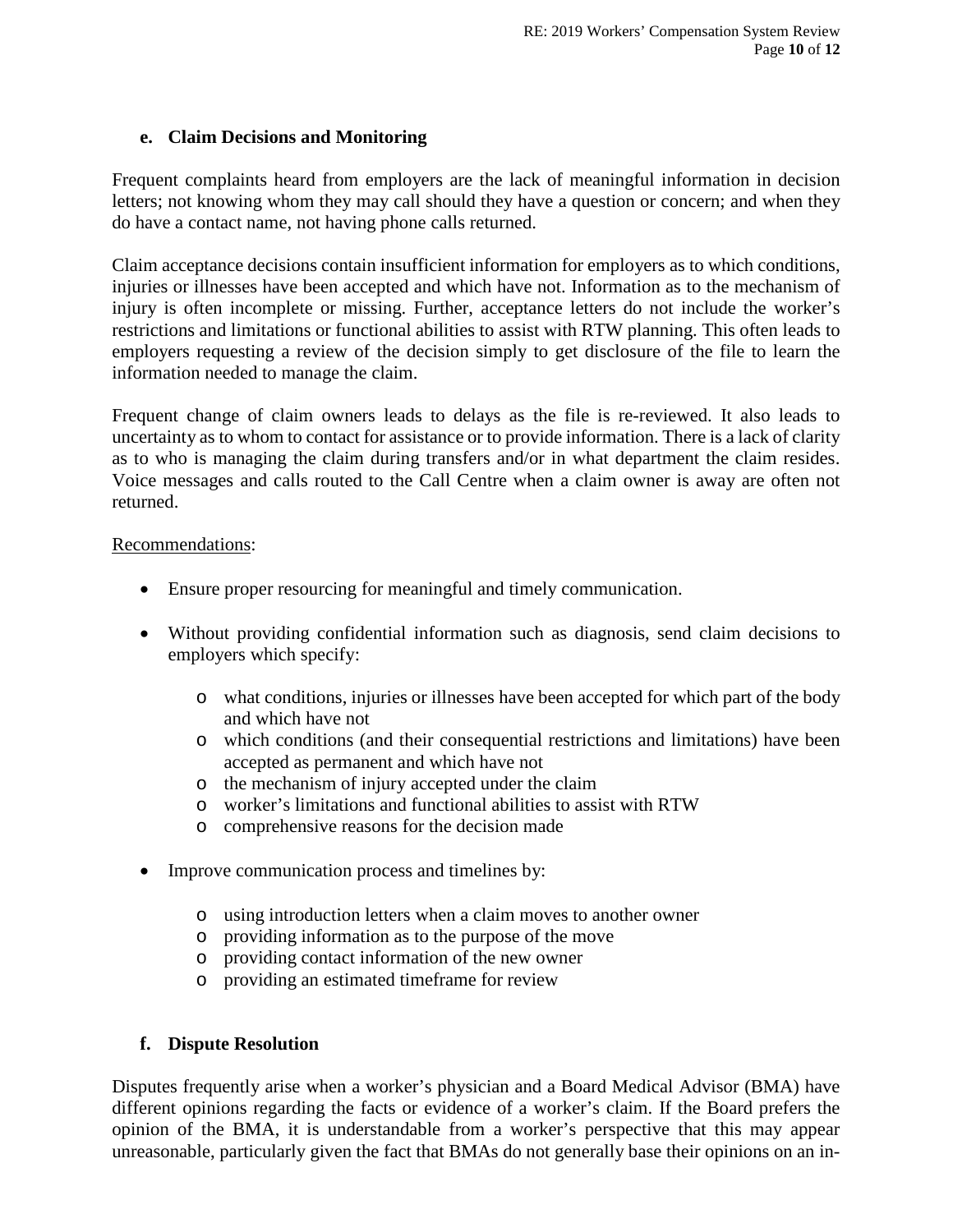person examinations. The legislative and policy requirements pertaining to causation that govern the adjudicative process may not be understood by either the worker or the worker's physician.

Many conflicting medical opinions arise from one or more of the following scenarios:

- Inconsistent information or description as to the mechanism of injury
- Inconsistent questions put to each medical expert
- The worker's physician's lack of understanding of the adjudicative requirements of causation
- The decision-maker's lack of understanding as to the meaning of the experts' responses

In our view, the above difficulties could be resolved by the more comprehensive and collaborative front-end focus of information sharing discussed above. With such an approach, any areas of misunderstanding or disagreement will be quickly identified and addressed. For example, disputes as to the mechanism of injury may be resolved in a RTW site visit. A team approach to information sharing coordinated by RTW Services staff will help ensure the same questions are put to physicians and other health care professionals. RTW Services staff may also provide assistance to claim owners in understanding the medical evidence.

### Recommendations:

- Implement a team approach to identify any inconsistencies and information gaps.
- Resolve any dispute regarding the mechanism of injury as evidenced in the worker, employer and physician forms prior to determining causation.
- To resolve conflicting medical opinions, have a MARP physician, who is not a Board Medical Advisor, examine the worker and provide an opinion paid for by WorkSafeBC.

# **3. Fair Practices Office**

Item (e) in the TOR requires consideration of increasing the confidence of workers and employers in the workers' compensation system, including the Fair Practices Office (FPO).

In addition to the recommendations already cited, we believe being heard is what people need to have confidence in a bureaucratic system. We support a system whereby the FPO can look into individual complaints, track complaint trends (including complaints about law and policies), identify system-wide issues, and recommend improvements. We also support the FPO's ability to ensure complaints within their mandate are resolved. We further support the FPO's ability to keep the complainant updated and to advise what steps have been taken to resolve the issue, which should be more than simply referring a complainant to speak to the claim owner.

However, we have concerns in broadening the scope of the FPO's mandate to include dispute resolution between parties as this will result in added complexity and delay in the appeal process by creating an extra adjudicative layer.